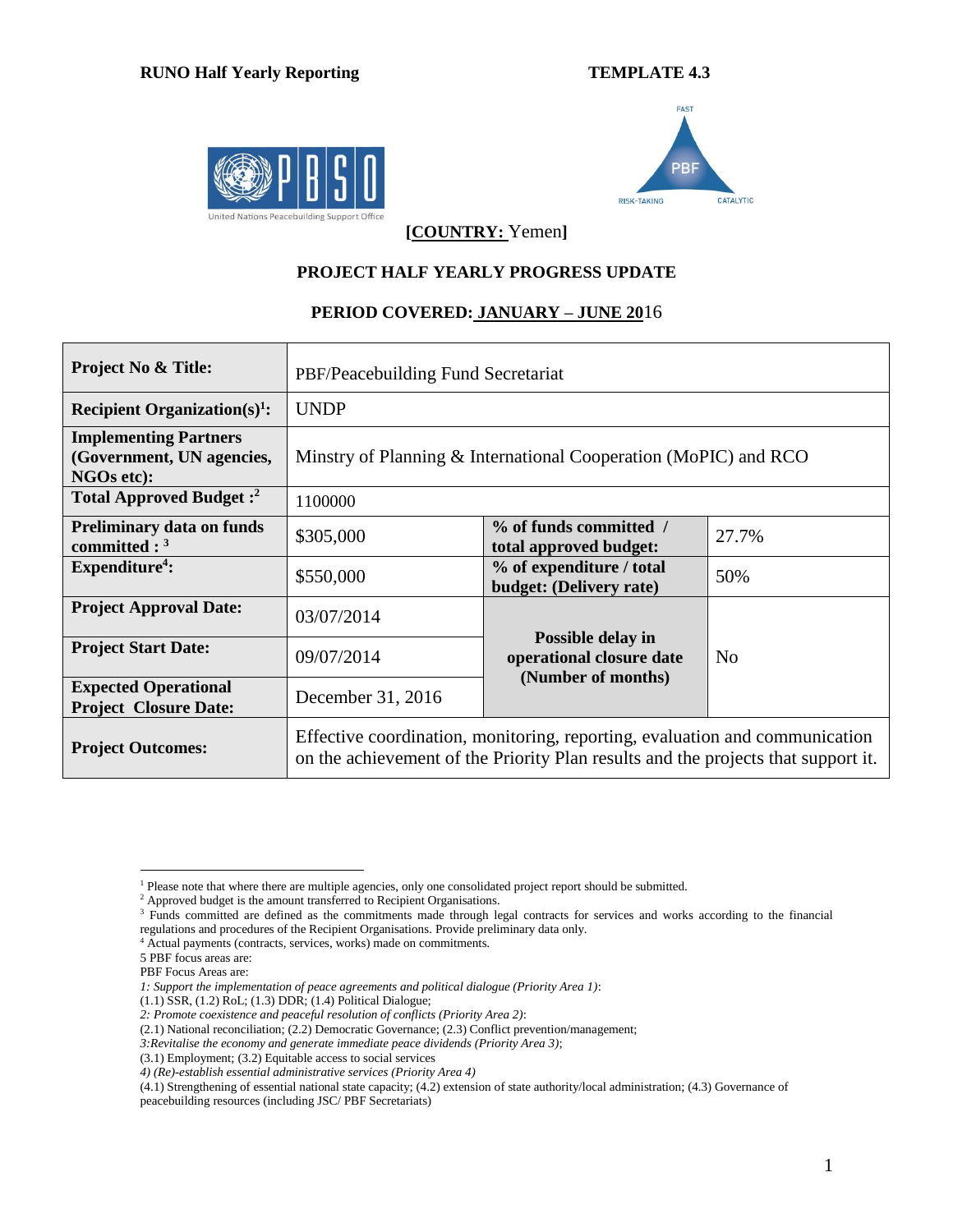| <b>PBF</b> Focus Area <sup>5</sup> |                                                                                 |
|------------------------------------|---------------------------------------------------------------------------------|
|                                    | (select one of the Focus Areas   Secretarait support to all applicable outcomes |
| listed below)                      |                                                                                 |

 $\overline{a}$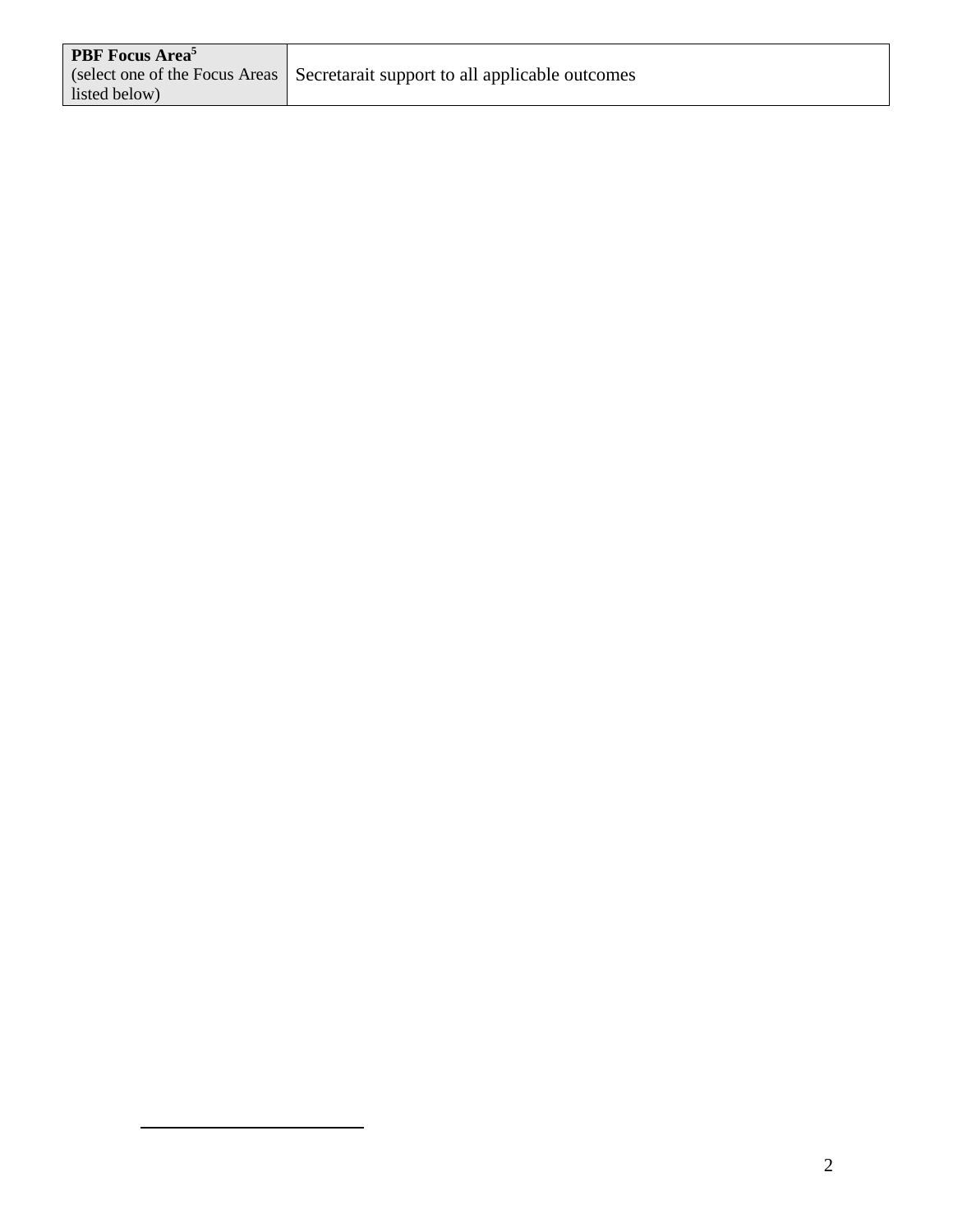## **Qualitative assessment of progress**

| For each intended outcome,<br>provide <b>evidence</b> of progress<br>during the reporting period.<br>In addition, for each outcome<br>include the outputs achieved.<br>(1000 characters max per<br>outcome.) | <b>Outcome 1:</b><br>Outcome: Effective coordination, monitoring, reporting, evaluation and communication on the<br>ahcievement of the Priority Plan results and the projects that support it.<br>Outputs achieved:<br>Coordinate the extension process of the PPP<br>Coordinate and review the extension process of the ongoing PBF projects<br>Follow-up with RUNOs to submit requested reports (Semi-yearly Report)<br>Review of the submitted project reports.<br><b>Outcome 2:</b><br><b>Outcome 3:</b><br><b>Outcome 4:</b> |
|--------------------------------------------------------------------------------------------------------------------------------------------------------------------------------------------------------------|-----------------------------------------------------------------------------------------------------------------------------------------------------------------------------------------------------------------------------------------------------------------------------------------------------------------------------------------------------------------------------------------------------------------------------------------------------------------------------------------------------------------------------------|
| Do you see evidence that the<br>project is having a positive<br>impact on peacebuilding?<br>(1000 characters max.)                                                                                           | PBF Secretariat project does not address conflict issues but it is assisting and ensuring the effective<br>implementation of the PBF supported projects.                                                                                                                                                                                                                                                                                                                                                                          |
| Were there catalytic effects<br>from the project in the period<br>reported, including additional<br>funding commitments or                                                                                   | There were not many catalytic effects from the project in the period reported as the project is meant to<br>coordinate and monitor the achievement of the Priority Plan results. Mainly the project filled the<br>communication gap that existed before the establishment of the Secretariat.                                                                                                                                                                                                                                     |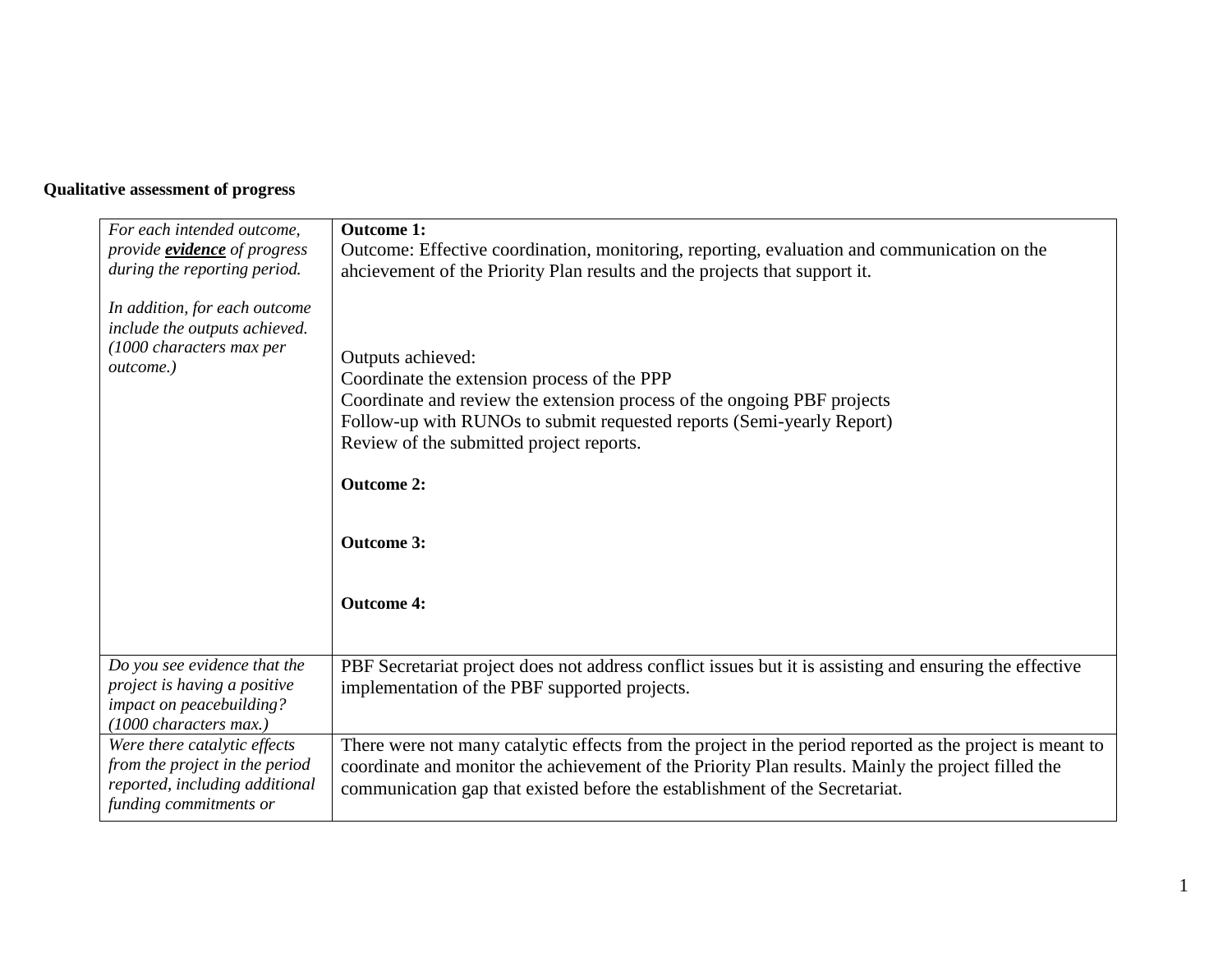| unleashing/ unblocking of any   |                                                                                                      |
|---------------------------------|------------------------------------------------------------------------------------------------------|
| peace relevant processes?       |                                                                                                      |
| (1000 characters max.)          |                                                                                                      |
| If progress has been slow or    | N/A                                                                                                  |
| inadequate, provide main        |                                                                                                      |
| reasons and what is being       |                                                                                                      |
| done to address them.           |                                                                                                      |
| (1000 characters max.)          |                                                                                                      |
| What are the main               | Coordinate, monitor and evaluate and communicate the achievemtn of the Priority Plan results.        |
| activities/expected results for | provide capacity building on topics relevant to peacebuilding to the national and local authorities, |
| the rest of the year?           | implementing partners and the people involved in the peacebuilding programme.                        |
| (1000 characters max.)          |                                                                                                      |
| Is there any need to adjust     | N <sub>o</sub>                                                                                       |
| project strategies/             |                                                                                                      |
| duration/budget etc.?           |                                                                                                      |
| (1000 characters max.)          |                                                                                                      |
| What is the project budget      | 2014 expenses \$146,474                                                                              |
| expenditure to date             | 2015 expenses \$294,948                                                                              |
| (percentage of allocated        | 2016 expenses \$108,578                                                                              |
| project budget expensed by the  |                                                                                                      |
| date of the report) $-$         |                                                                                                      |
| preliminary figures only?       |                                                                                                      |
| (1000 characters max.)          |                                                                                                      |
| Any other information that the  | N <sub>o</sub>                                                                                       |
| project needs to convey to      |                                                                                                      |
| PBSO (and JSC) at this stage?   |                                                                                                      |
| $(1500$ characters max.)        |                                                                                                      |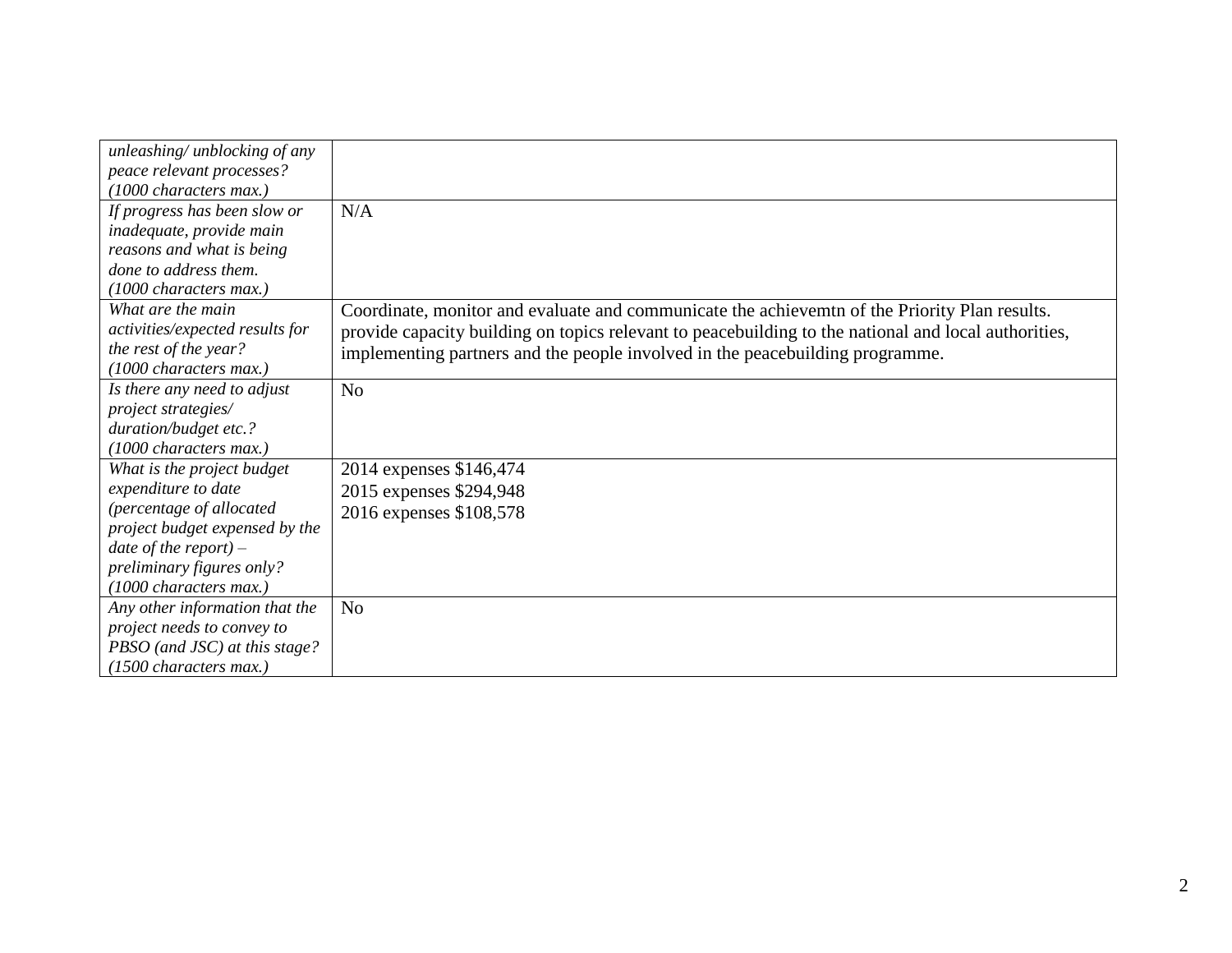**INDICATOR BASED PERFORMANCE ASSESSMENT***: Using the Project Results Framework as per the approved project document- provide an update*  on the achievement of key indicators at both the outcome and output level in the table below. Where it has not been possible to collect data on indicators, state this *and provide any explanation in the qualitative text above.* (250 characters max per entry)

|                  | <b>Performance</b>  | <b>Indicator</b> | End of           | <b>Current indicator</b> | <b>Reasons for Variance/ Delay</b> | <b>Adjustment of</b> |
|------------------|---------------------|------------------|------------------|--------------------------|------------------------------------|----------------------|
|                  | <b>Indicators</b>   | <b>Baseline</b>  | project          | progress                 | (if any)                           | target (if any)      |
|                  |                     |                  | <b>Indicator</b> |                          |                                    |                      |
|                  |                     |                  | <b>Target</b>    |                          |                                    |                      |
| <b>Outcome 1</b> | Indicator 1.1       | N/A              | Acceptable       | N/A                      |                                    |                      |
| Effective        | Timely submision    |                  | rating by        |                          |                                    |                      |
| coordination,    | of the JSC Annual   |                  | PBSO review      |                          |                                    |                      |
| monitoring,      | Report              |                  | team             |                          |                                    |                      |
| reporting,       | Indicator 1.2       | N/A              | Key partners     | The secretariat          |                                    |                      |
| evaluation       | Quality             |                  | (e.g. RUNOs      | continues to             |                                    |                      |
| and              | coordination<br>and |                  | and other        | coordinate and           |                                    |                      |
| communicati      | communications      |                  | stakeholders)    | communicate with         |                                    |                      |
| on on the        | <b>JSC</b><br>from  |                  | satisfied with   | the RUNOs and            |                                    |                      |
| achievement      | Secretariat         |                  | level and        | PBSO/MPTFO               |                                    |                      |
| at the priority  |                     |                  | timelines of     | supporting the           |                                    |                      |
| plan results     |                     |                  | <b>JSC</b>       | monitoring and           |                                    |                      |
| and the          |                     |                  | secretariat      | reporting                |                                    |                      |
| projects that    |                     |                  | communicatio     | processes                |                                    |                      |
| support it.      |                     |                  | n and            |                          |                                    |                      |
|                  |                     |                  | coordination.    |                          |                                    |                      |
|                  | Indicator 1.3       |                  |                  |                          |                                    |                      |
|                  |                     |                  |                  |                          |                                    |                      |
| Output 1.1       | Indicator 1.1.1     |                  |                  |                          |                                    |                      |
|                  | Indicator 1.1.2     |                  |                  |                          |                                    |                      |
|                  |                     |                  |                  |                          |                                    |                      |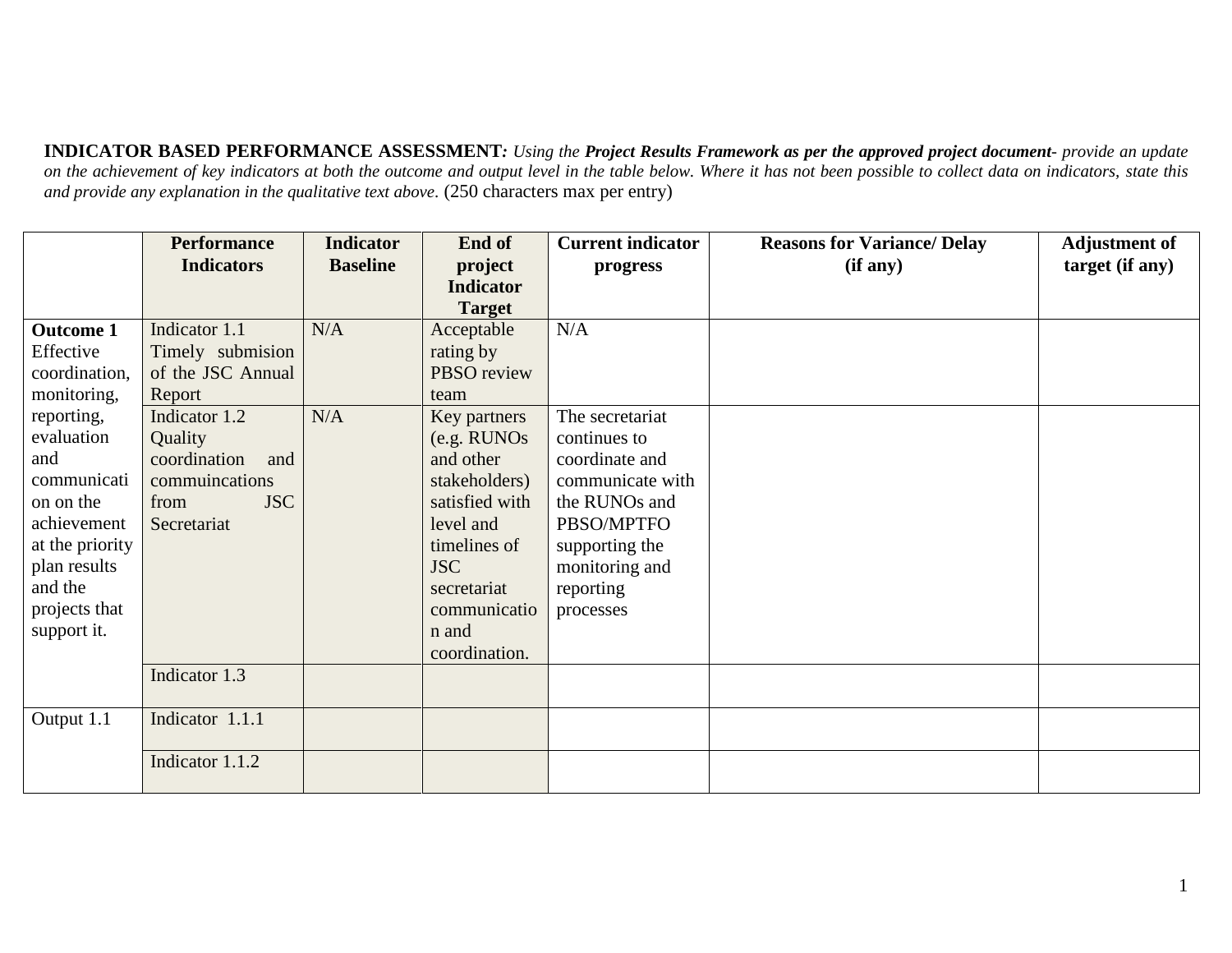| Output 1.2       | Indicator 1.2.1 |  |  |  |
|------------------|-----------------|--|--|--|
|                  | Indicator 1.2.2 |  |  |  |
| Output 1.3       | Indicator 1.3.1 |  |  |  |
|                  | Indicator 1.3.2 |  |  |  |
| <b>Outcome 2</b> | Indicator 2.1   |  |  |  |
|                  | Indicator 2.2   |  |  |  |
| Output 2.1       | Indicator 2.1.1 |  |  |  |
|                  | Indicator 2.1.2 |  |  |  |
| Output 2.2       | Indicator 2.2.1 |  |  |  |
|                  | Indicator 2.2.2 |  |  |  |
| Output 2.3       | Indicator 2.3.1 |  |  |  |
|                  | Indicator 2.3.2 |  |  |  |
| <b>Outcome 3</b> | Indicator 3.1   |  |  |  |
|                  | Indicator 3.2   |  |  |  |
| Output 3.1       | Indicator 3.1.1 |  |  |  |
|                  | Indicator 3.1.2 |  |  |  |